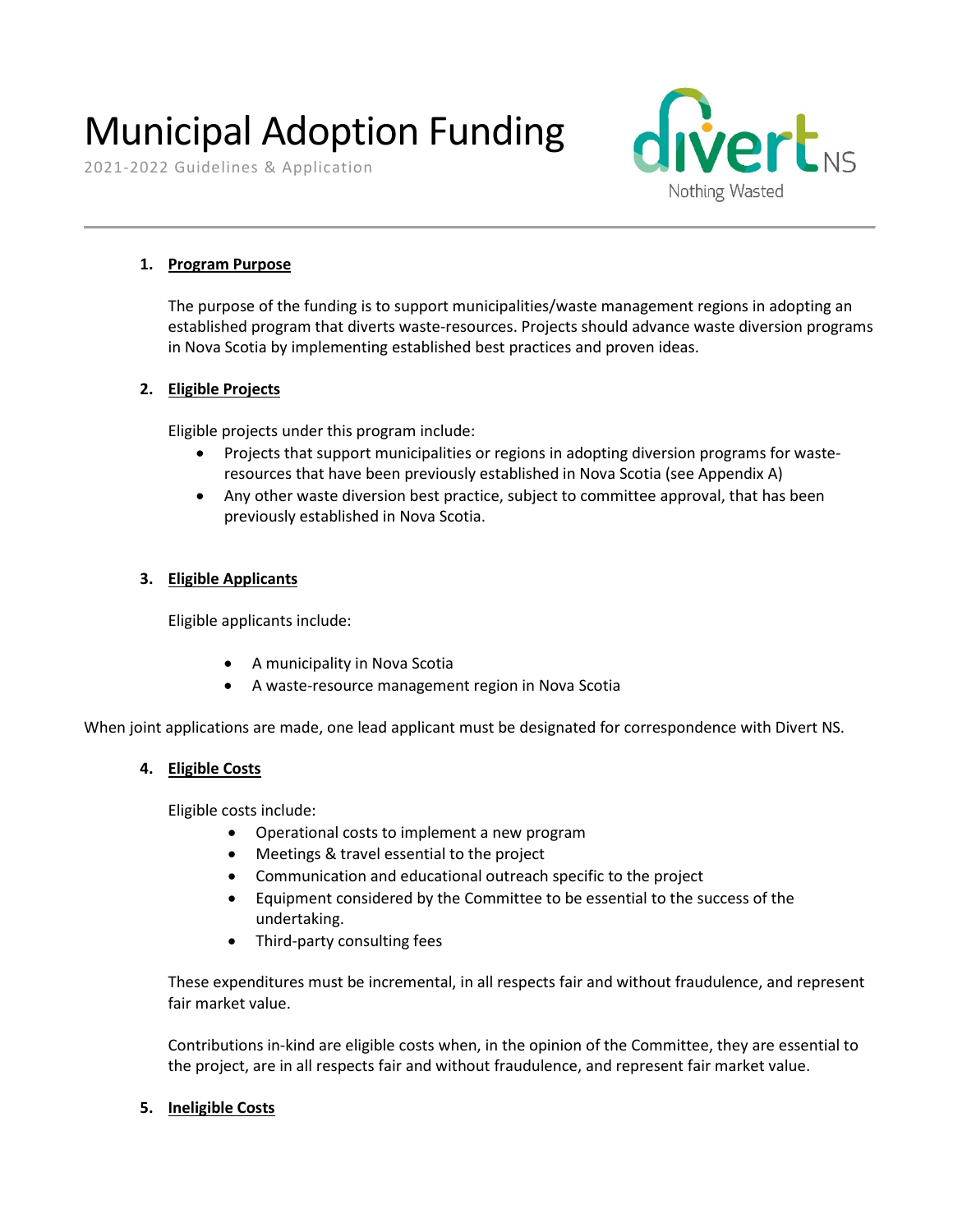Ineligible costs include land, depreciation, general-purpose vehicles and any other costs not considered essential to the project by the Committee.

Any project that has received support under any other pre-existing Divert NS funding contract or Divert NS funding program, is not eligible under this program.

#### **6. Level of Assistance**

- a) This program will provide assistance for a minimum of fifty percent (50%) of eligible costs as determined by the Committee. In the event the Committee considers the project to be of high strategic value, a higher level of support may be provided.
- b) Assistance will be provided in the form of non-repayable contributions, except for asset purchasing, which may be conditionally repayable**.**

#### **7. Application Assessment and Analysis**

The Municipal Efficiency & Adoption Funding Committee ("the Committee") shall assess all applications.

Applications must be submitted to the Committee in writing, using the prescribed application form. Please refer to the application form in Appendix B. When a joint application is made, one lead applicant should be designated for correspondence with the Committee and Divert NS.

Applications will be reviewed based on meeting the program criteria and there is no specific allocation per region. In the event that applications received exceed the available budget, Management may prioritize and allocate funds at their discretion.

All decisions and funding recommendations of the Committee are subject to approval by the Board of Directors and/or Chief Executive Officer.

All applicants shall be informed of Divert NS' decision in writing. The letter to successful applicants shall include the terms and conditions of the offer, as well as details on payment, reporting and audits.

#### **8. Submission Date**

Applications can be submitted at any time. Applicants are strongly encouraged to contact their Regional Coordinator in advance of submitting their application. The Committee usually meets quarterly or as required - depending upon applications received. Staff can be contacted any time to discuss application timing and Committee meeting dates.

• Electronic copies are accepted by e-mail at  $klpoolev@divertns.ca.$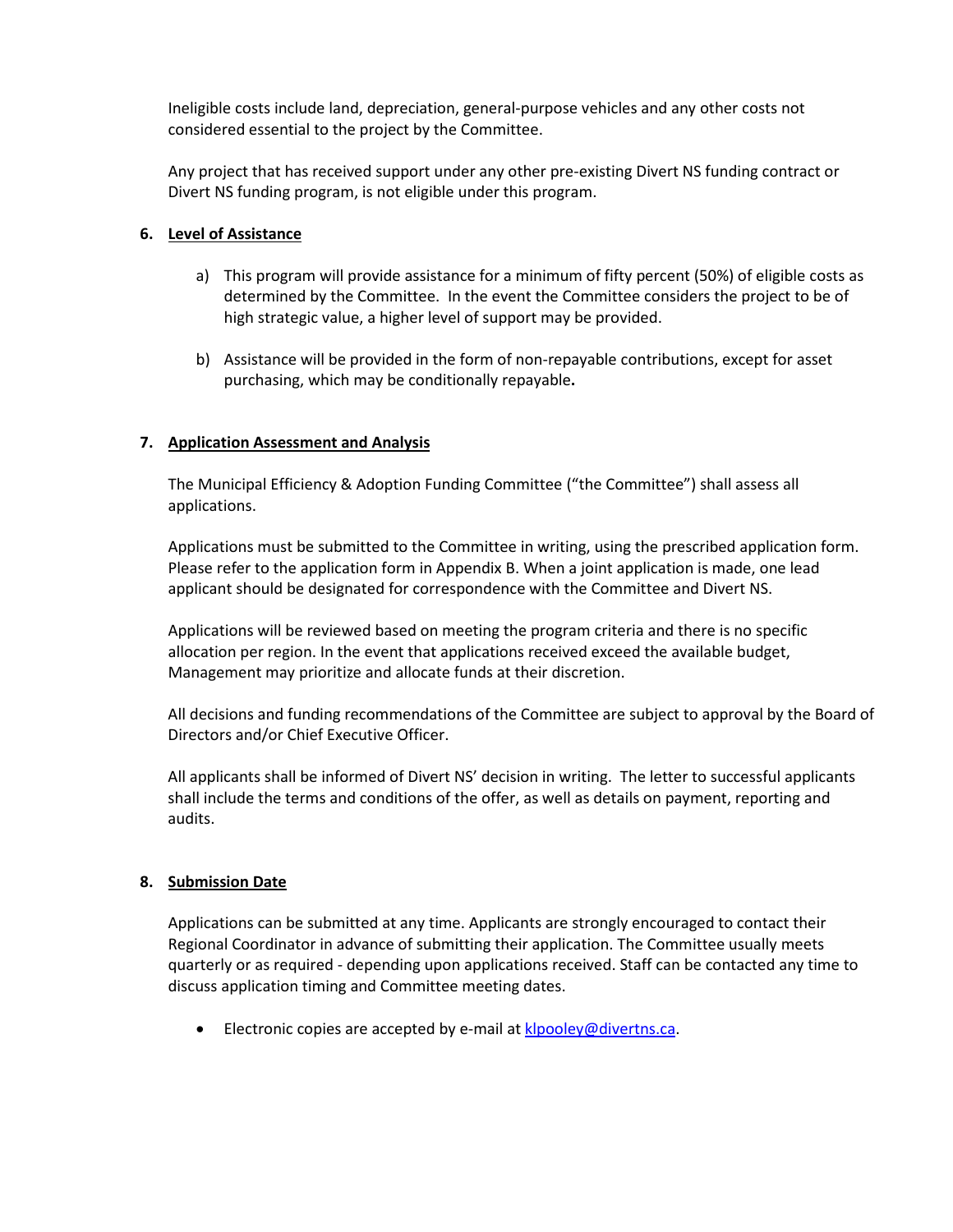## Appendix A

The following municipal waste-resource diversion programs have been proven to be effective in Nova Scotia, but have not been widely adopted. As a result, Divert NS is particularly interested in supporting municipalities in implementing any of the following waste diversion projects:

- Green cart collection of pet waste (e.g. cat litter)
- Curbside recycling of expanded polystyrene
- Clear bags for garbage disposal
- Curbside textile collection
- Addition of composite/engineered wood to wood diversion program
- Separation of clean wallboard for addition to organics, or other value-added product (i.e. cow bedding)
- Curbside recycling of small scrap metal (e.g. pots and pans, end of life metal products)
- Implementation of a Reuse Center
- Separation of asphalt shingles for diversion
- Addition of waxed cardboard to the organics stream

This is not an exhaustive list of effective municipal waste diversion programs in Nova Scotia. Other established Nova Scotia diversion programs will be considered for adoption funding by Divert NS on an ongoing basis.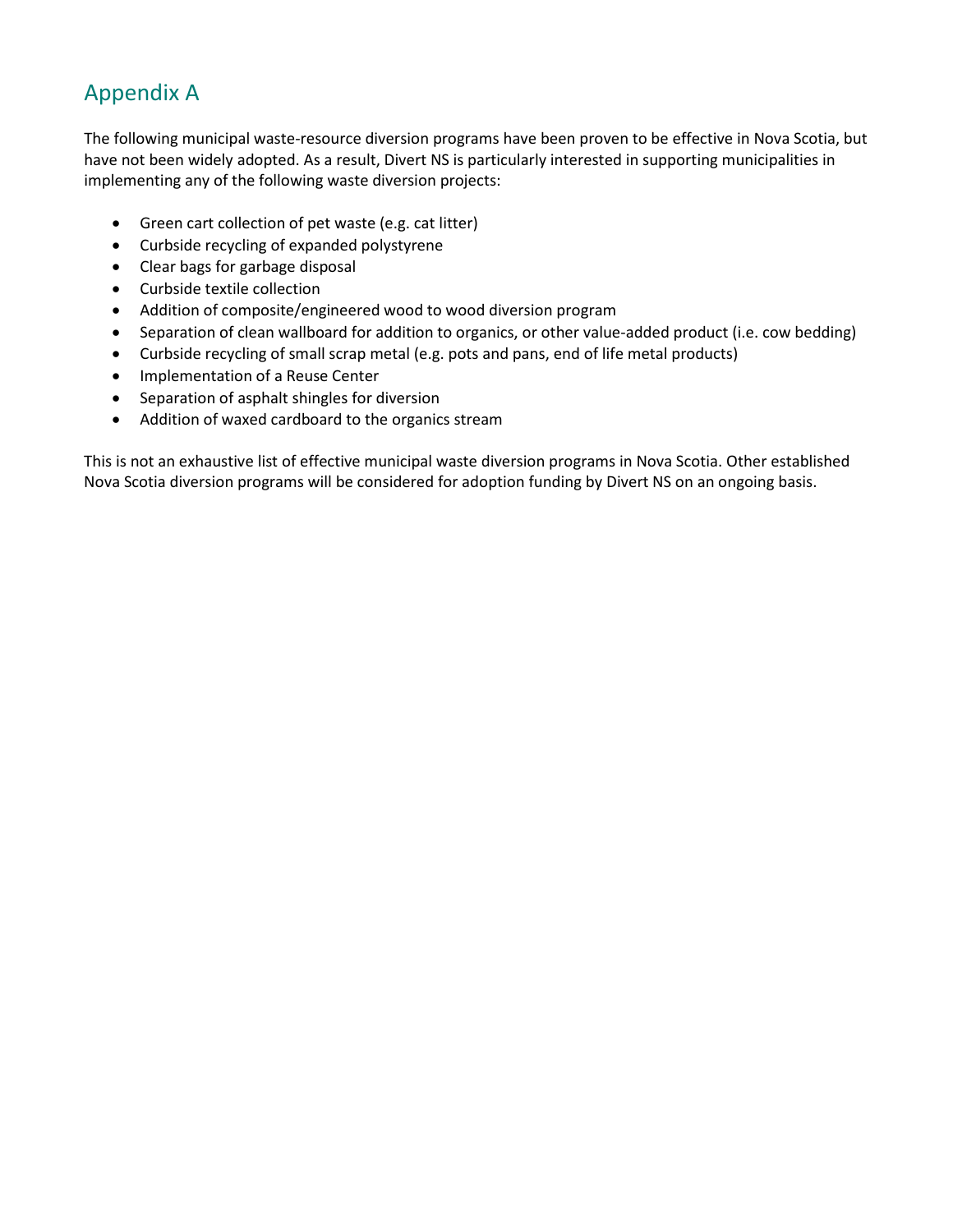## Appendix B

| 1. Applicant:        | 2. Primary Contact: |
|----------------------|---------------------|
| Municipality/Region: | Name:               |
| Address:             | Title:              |
| City/Town:           | Telephone no.:      |
| Province:            | E-mail:             |
| Postal Code:         | Fax no.:            |

**3. Title of Proposed Project:**

If yes, please provide details:

- **4. Project Location:**
- **5. Federal, Provincial, Municipal permits required:**
- **6**. **Brief Summary of Proposed Project (250 words or less):**

**7. Briefly state how the project is relevant to [the Nova Scotia Solid Waste Strategy](https://www.novascotia.ca/nse/waste/strategy.asp) and/or [mandates of Divert](https://divertns.ca/about-us) [NS](https://divertns.ca/about-us) (100 words or less):**

| 8. Estimated Start Date:                                   | <b>Estimated Completion Date:</b><br>Total Request from Divert NS: \$ |  |  |
|------------------------------------------------------------|-----------------------------------------------------------------------|--|--|
| 9. Total Cost of Project: \$                               |                                                                       |  |  |
| Have other organizations requested to support the project: | ) No<br>◯ Yes                                                         |  |  |